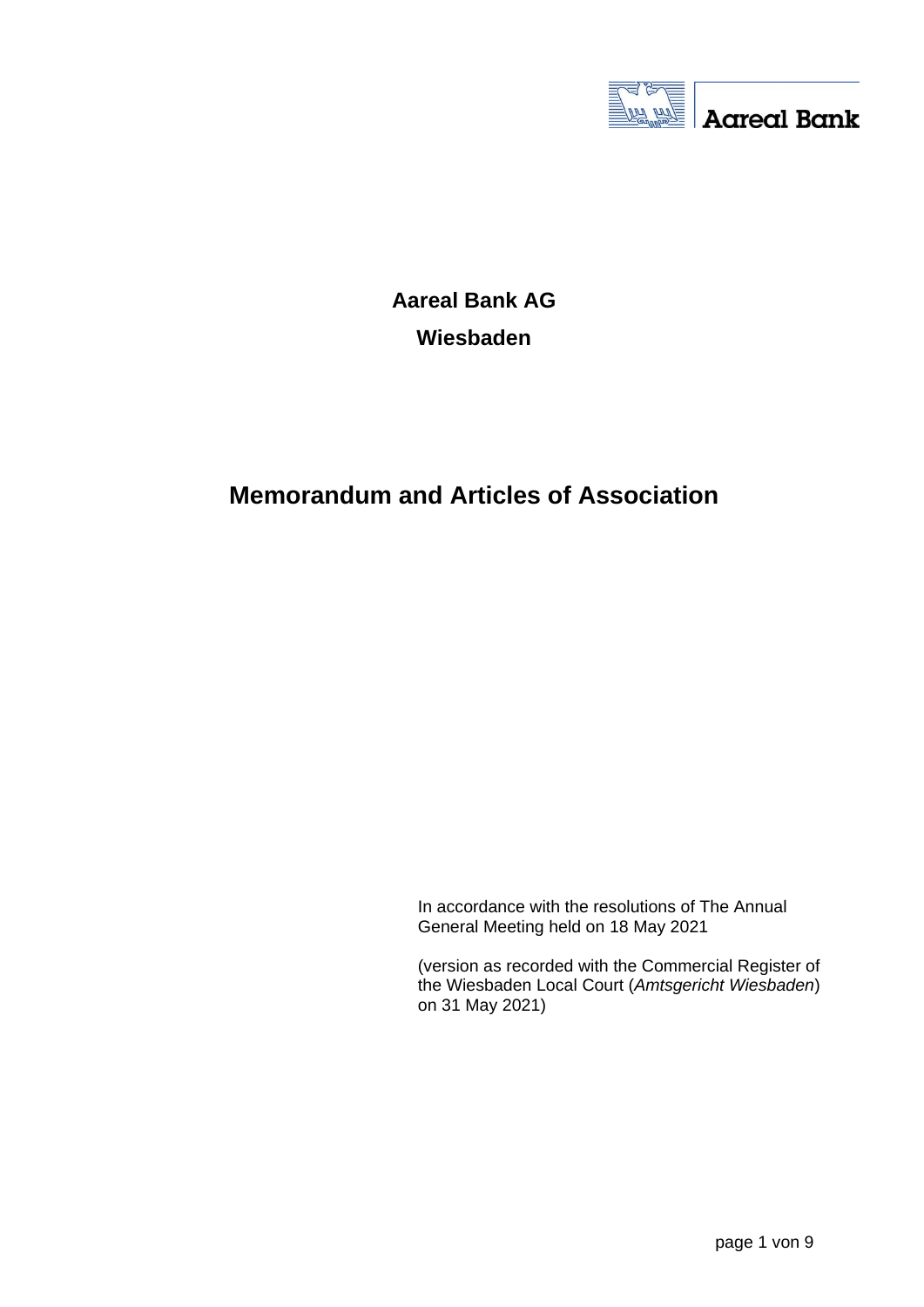### **I. General Provisions**

### **§ 1**

The Company is a public limited-liability company under German law (Aktiengesellschaft). The name of the Company is

#### Aareal Bank AG

and its registered office is Wiesbaden, Germany.

### **§ 2**

- (1) The object of the Company is the operation of banking business (excluding investment fund business), the performance of financial and other services as well as the promotion of international business relationships. The Company's German Pfandbrief business shall be restricted to the issue of Mortgage Pfandbriefe) in accordance with section 1 (1) sentence 2 no. 1 of the German Pfandbrief Act (Pfandbriefgesetz, "PfandBG") and of Public Sector Pfandbriefe (Öffentliche Pfandbriefe) in accordance with section 1 (1) sentence 2 no. 2 of the PfandBG.
- (2) The Company may conduct business in the areas named in paragraph 1 either directly, or indirectly via its interests held in other companies.
- (3) The Company shall be authorised to perform any and all measures and actions associated with the object of the Company or suitable for its promotion. The Company may perform services of whatever kind. The Company may establish branch offices in Germany or abroad, or form, acquire or hold interests in other companies, particularly in such companies whose objects include, in whole or in part, the above mentioned business areas. The Company may alter the structure of companies it holds an interest in, combine these under unified management, or limit itself to the management of these companies, or dispose of their shareholdings. Moreover, the Company may transfer its operations, in full or in part, to enterprises it holds an interest in.

### **§ 3**

The financial year corresponds with the calendar year.

#### **§ 4**

#### **Notifications and Information**

- (1) Any notifications (Bekanntmachungen) by the Company shall be published in the German Federal Gazette (Bundesanzeiger).
- (2) Alternatively, information to holders of the Company's securities admitted to trading at an exchange may be transmitted using electronic media.

#### **II. Registered Share Capital and Shares**

- (1) The Company's registered share capital amounts to  $\epsilon$  179,571,663
- (2) It is divided into 59,857,221 no-par value shares (Stückaktien).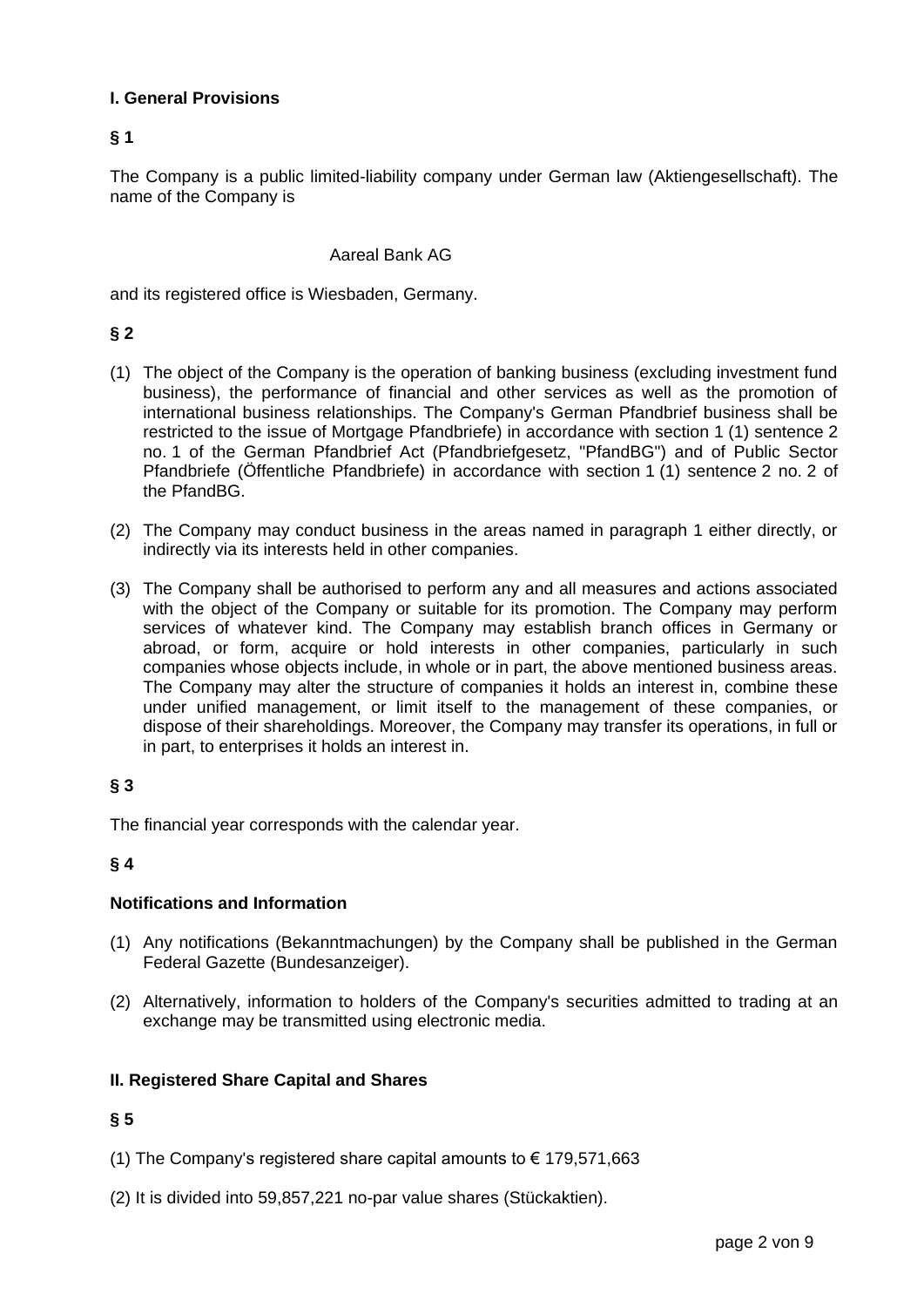- (3) The shares are bearer shares.
- (4) The Management Board is authorised to increase, on one or more occasions, the Company's registered share capital by up to a maximum total amount of  $\epsilon$  89,785,830 (Authorised Capital 2017) via the issuance of new bearer shares for contribution in cash or in kind, subject to the approval of the Supervisory Board; this authority will expire on 30 May 2022.

Shareholders shall generally be granted a subscription right. The statutory subscription rights may be granted in such a way that the new shares are subscribed by one or more banks, subject to the obligation of offering these to the shareholders for subscription (socalled "indirect subscription right"). However, subject to approval by the Supervisory Board, the Management Board may exclude shareholders' subscription rights in the following cases:

- a. in the event of a capital increase against cash contributions, provided that the issue price of the new shares is not significantly below the prevailing stock exchange price of the Company's listed shares at the time of the final determination of the issue price. However, this authorisation shall be subject to the proviso that the aggregate value of shares sold to the exclusion of shareholders' subscription rights, in accordance with section 203 (1 and 2) and section 186 (3) sentence 4 of the German Public Limited Companies Act (AktG), shall not exceed ten per cent (10%) of the registered share capital at the time said authorisation comes into effect or  $-$  in case such amount is lower – is exercised. Any shares that were issued or sold during the term and prior to the exercising of said authorisation, in direct or analogous application of section 186 (3) sentence 4 of the AktG, shall count towards the above threshold of ten per cent (10%) of the registered share capital. Said ten-per-cent threshold shall also include shares the issuance of which is required under the terms of debt securities with embedded conversion or option rights on shares issued pursuant to section 186 (3) sentence 4 of the AktG (excluding shareholders' subscription rights), which were (or may be) issued during the validity of this authorisation:
- b. for fractional amounts arising from the determination of the applicable subscription ratio;
- c. where this is necessary to grant subscription rights to the holders of bonds with warrants or convertible bonds issued (or to be issued) by the Company or its affiliated companies, which subscription rights are required to entitle these holders to the same extent as they would have been entitled to upon exercising their conversion or option rights or upon performance of a conversion obligation, if any, thus protecting such holders against dilution;
- d. up to an amount of  $\epsilon$  4,000,000 in order to offer employees (of the Company or its affiliated companies) shares for subscription;
- e. in the case of a capital increase against contributions in kind for the purpose of acquiring companies, parts thereof or participating interests or any other assets.

The above authorisation for the exclusion of shareholders' subscription rights in the case of capital increases against contributions in cash or in kind is limited to a total amount of 20 per cent of the registered share capital, which may be exceeded neither at the time said authorisation comes into effect nor at the time it is exercised. The above-mentioned threshold of 20 per cent shall furthermore include treasury shares which are sold to the exclusion of shareholders' subscription rights during the validity of this authorisation as well as such shares which are issued to service debt securities, provided that the debt securities were issued to the exclusion of shareholders' subscription rights during the validity of this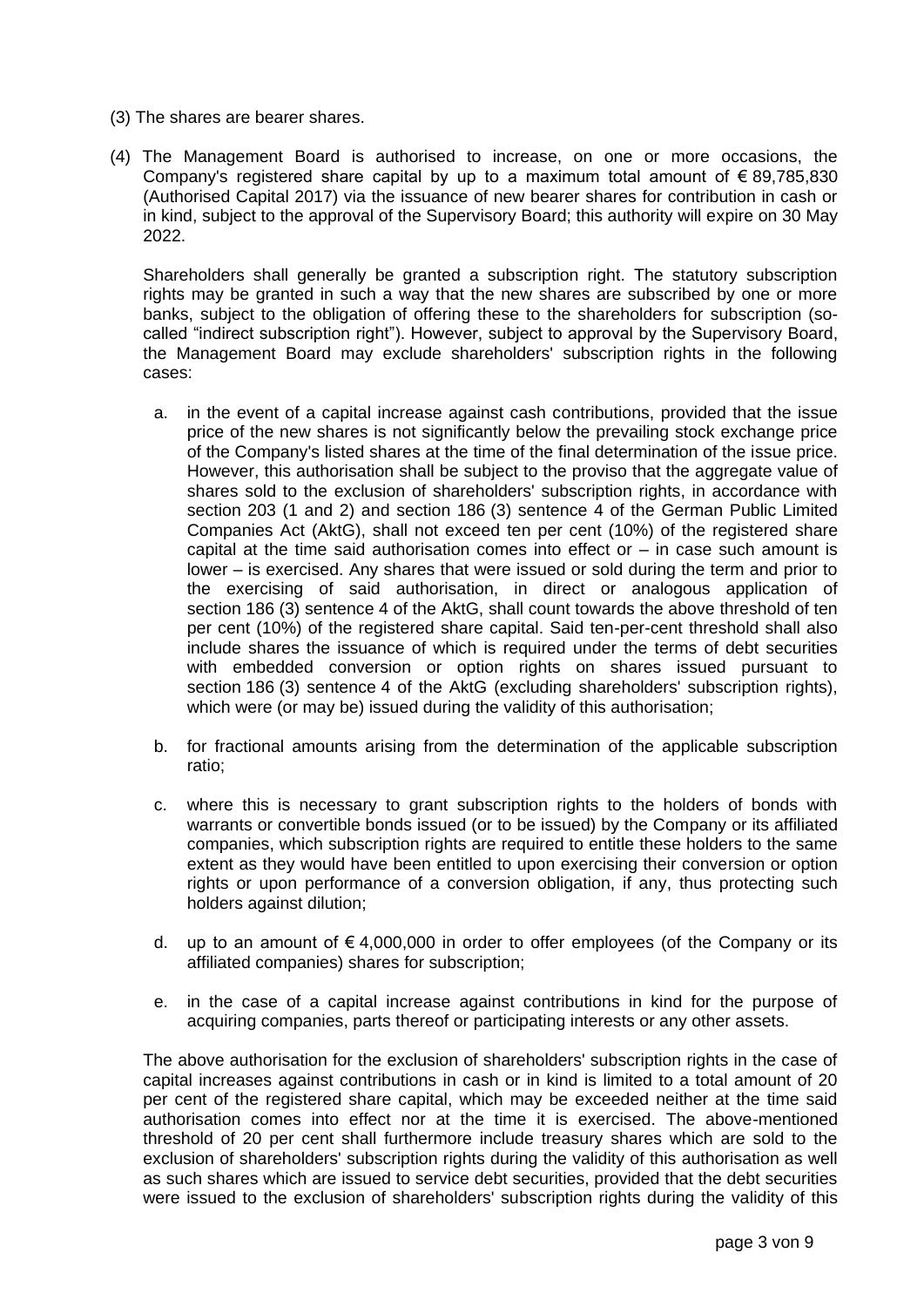authorisation due to the authorisation under agenda item 6 of the Annual General Meeting on 21 May 2014. When a new authorisation for the exclusion of shareholders' subscription rights is resolved by the Annual General Meeting after the lowering and said new authorisation comes into effect, the upper limit lowered in accordance with the specifications above shall be increased again to the amount permitted by the new authorisation, with a maximum total of 20 per cent of the registered share capital in accordance with the above specifications.

- (5) The registered share capital is subject to a conditional capital increase not exceeding €71,828,664.00 by issuance of up to 23,942,888 new no-par value bearer shares ("Conditional Capital 2019"). The conditional capital increase shall be implemented only insofar as (i) the holders of convertible debt securities issued by the Company (or by an enterprise in which the Company either directly or indirectly holds a majority interest) until 21 May 2024 on the basis of the Annual General Meeting's authorisation resolution of 22 May 2019 exercise conversion rights under these convertible debt securities or (ii) the holders of convertible debt securities issued by the Company (or by an enterprise in which the Company either directly or indirectly holds a majority interest) until 21 May 2024 on the basis of the Annual General Meeting's authorisation resolution of 22 May 2019 and who are obliged to exercise those rights fulfil their obligation or (iii) the Company makes use of alternative performance; insofar as treasury shares are not used to service the rights or, in the aforementioned cases (i) and (ii), no cash compensation is granted. The new shares shall be entitled to a share in the profits from the beginning of the financial year in which they come into existence through the exercise of conversion rights or the fulfilment of conversion obligations. The Management Board is authorised to determine the further implementation details of the conditional capital increase.
- (6) The Management Board is further authorised, subject to approval by the Supervisory Board, to determine the rights associated with such shares and the terms and conditions of issue of the capital measures provided for in this Article 5. .
- (7) The Supervisory Board shall be authorised to amend the wording of the present Memorandum and Articles of Association to reflect any capital increases or drawings on the conditional capital.

### **§ 6**

- (1) A facsimile signature of the Management Board shall suffice for the signing of shares and interim certificates. To the extent that no mandatory provisions are prescribed by law and subject to approval by the Supervisory Board, the Management Board shall determine form and content of any share certificates as well as any profit participation certificates and renewal coupons.
- (2) The Company may issue global certificates. The right of shareholders to demand the issue of certificates vesting their shares (including profit shares) is excluded, unless the issue of certificates is required pursuant to the rules and regulations of any exchange market on which the shares are admitted to trading.
- (3) In the event of a capital increase, the participation of new shares in profits may be determined in derogation of section 60 of the AktG.

#### **III. Corporate Bodies of the Company**

#### **1. Management Board**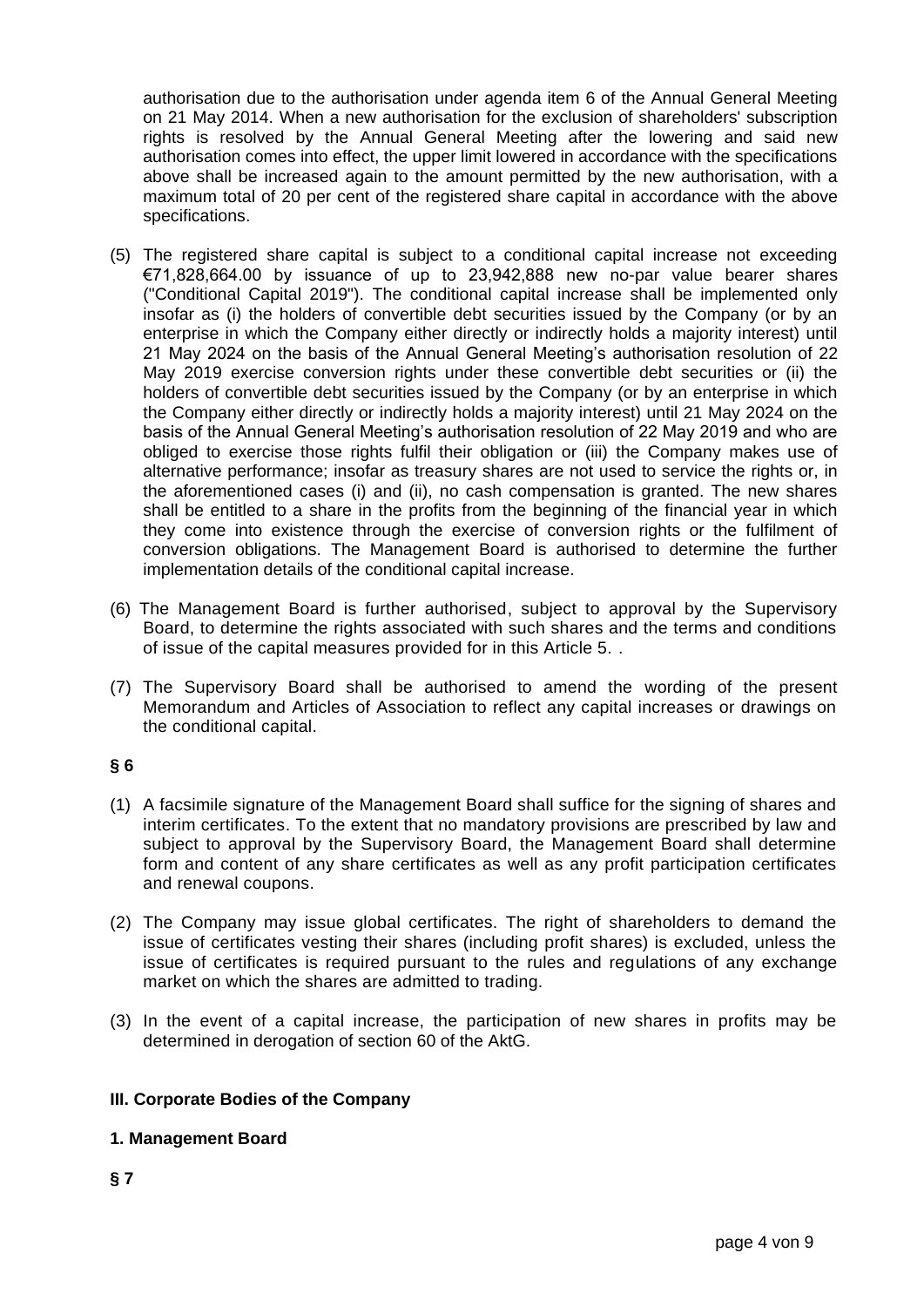The Management Board shall consist of a minimum of two Members. The Supervisory Board shall appoint the Members of the Management Board and determine their number. It may also appoint Deputy Members. The Supervisory Board may appoint one Member of the Management Board to be the Chairman of, or the Spokesman for the Management Board.

### **§ 8**

The Company shall be legally represented by two Members of the Management Board jointly, or one Member of the Management Board jointly with an Authorised Officer (Prokurist).

#### **2. Supervisory Board**

### **§ 9**

- (1) The Supervisory Board shall consist of 12 Members.
- (2) The Supervisory Board shall be appointed for a period not exceeding the period until the end of the next General Meeting that resolves on the formal approval for the fourth financial year following commencement of the office term; the financial year in which the office commenced shall not be included in this calculation.
- (3) Retiring Board Members are eligible for re-election. In the event of the election of a substitute, the office of the newly elected Member shall end at the latest upon expiry of the office term of the retired Member. The Members of the Supervisory Board may resign from their office by addressing a written statement to this effect to the Chairman of the Supervisory Board or the Management Board, giving one month's notice. Members may resign, for good cause, without giving notice.
- (4) In addition to the reimbursement of their expenses, the Members of the Supervisory Board shall receive a fixed remuneration as well as a compensation for attending meetings. Where membership in the Supervisory Board falls short of an entire financial year, said remuneration shall be paid on a pro rata temporis basis.
- (5) The fixed remuneration is  $\epsilon$  50,000 p.a. for each Supervisory Board member. The Chairman of the Supervisory Board shall receive three times the amount, while the deputy shall receive one and a half times as much as a normal member. The fixed remuneration increases for each membership in a committee. For the Risk Committee and Audit Committee, the additional fixed remuneration amounts to  $\epsilon$  20,000 p.a. for members and  $\epsilon$  40,000 p.a. for the chairmen. For other committees, the additional fixed remuneration amounts to  $\epsilon$  15,000 p.a. for members and  $\epsilon$  30,000 p.a. for the chairmen.
- (6) The Members of the Supervisory Board shall receive a meeting attendance compensation of  $\epsilon$  1,000 for each meeting attended.
- (7) The remuneration for any financial year shall bedue and payable one month after the end of the respectivefinancial year.
- (8) The members of the Supervisory Board are included in a D&O (directors' and officers') liability insurance policy maintained by the Bank in an appropriate amount with a deductible, provided that such a policy exists. The relevant premiums shall be payable by the Company.

#### **§ 10**

(1) Immediately following a General Meeting at which the Supervisory Board Members (who were required to be elected by the General Meeting as representatives of the shareholders) were appointed, the Supervisory Board shall hold a meeting to elect a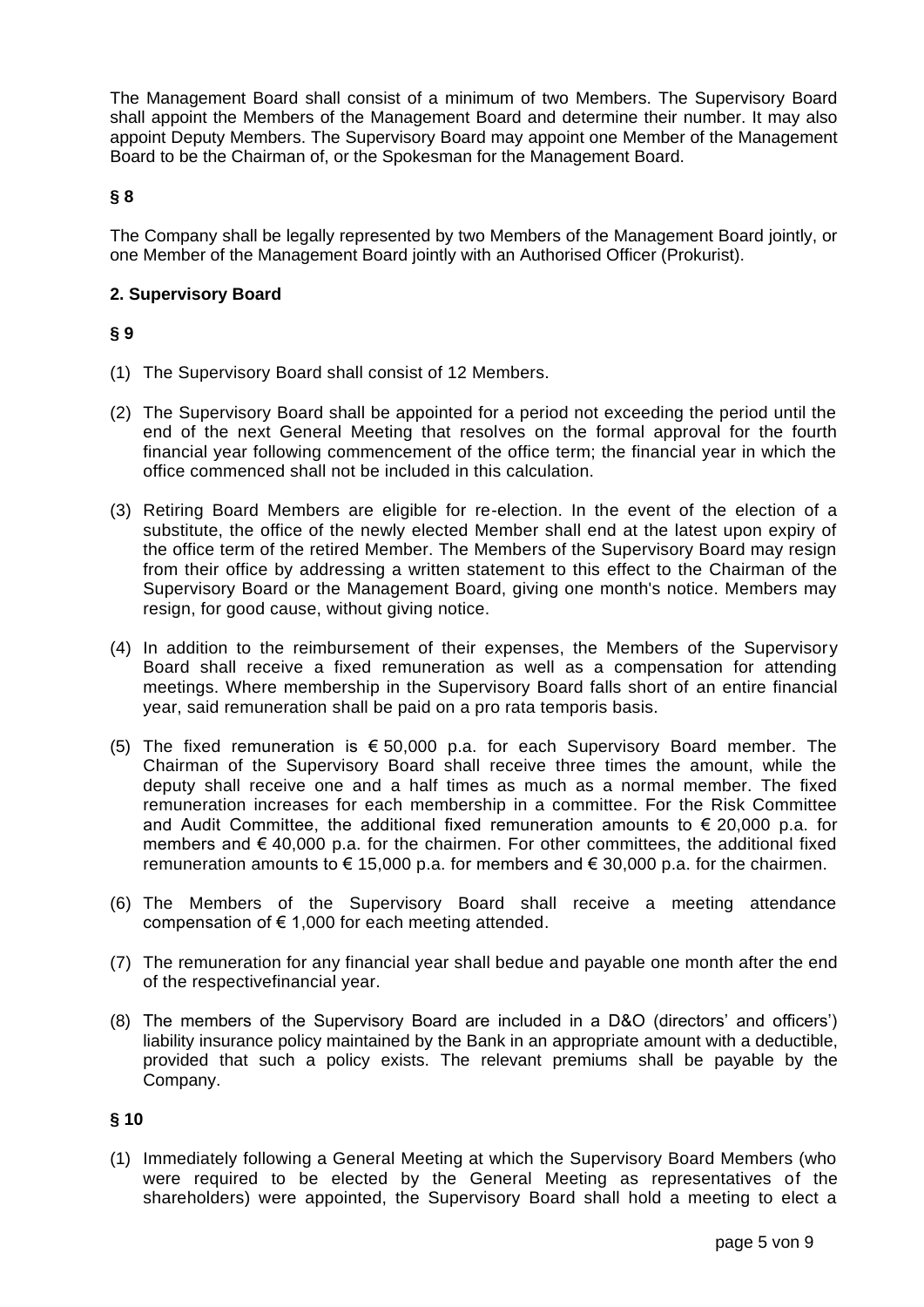Chairman and a Deputy from among its Members for the duration of the Supervisory Board's term of office; a special invitation to such meeting is not required. Where the Chairman or his Deputy retires from office prior to the expiry of their term of office, the Supervisory Board shall, without undue delay, elect a new Chairman and/or Deputy for the remaining term of office of the retiring person.

- (2) Where both the Chairman of the Supervisory Board and his Deputies are prevented from exercising their office, the eldest Member of the Supervisory Board shall deputise for them and any meetings shall be chaired by the eldest Member present.
- (3) The Supervisory Board may set up committees from among its Members and delegate decision-making powers of the Supervisory Board to these committees to the extent permitted by law.
- (4) The costs of any advisors or other third parties brought in by the Chairman of the Supervisory Board or chairman of a committee on a case-by-case basis shall be borne by the Company. The Chairman of the Supervisory Board or chairman of the committee in question shall consult the Chairman of the Management Board prior to placing any such assignments; however, this will not be necessary when dealing with matters pertaining to the Management Board.

### **§ 11**

The meetings of the Supervisory Board shall be convened by the Chairman or one of his Deputies. The Supervisory Board shall be convened whenever a Member of the Supervisory Board or the Management Board so requests.

### **§ 12**

- (1) The Supervisory Board is deemed to have a quorum when at least 50% of its Members take part in the passing of a resolution.
- (2) Individual committees are deemed to have a quorum when 50% of their Members, but in all cases no less than three, take part in the passing of a resolution.
- (3) The resolutions of the Supervisory Board and its committees are passed by a simple majority vote. In the case of a tie vote, the vote of the person chairing the meeting shall be decisive. Provided that no Member objects, voting may take place in writing, by telephone or by means of other similar polling methods, such as electronic transmission of votes.
- (4) Minutes shall be recorded for all meetings of the Supervisory Board and signed by the Chairman of the meeting. Said minutes shall state place and time of the meeting as well as those attending, the agenda items, the main business transacted at the meeting, and any resolutions passed by the Supervisory Board.

- (1) Any declarations of intent by the Supervisory Board or its committees shall be made by either the Chairman or his Deputy. The signature of the Chairman or his Deputy under any written declarations shall be accompanied by the Company's corporate name and the designation "The Supervisory Board" (Der Aufsichtsrat).
- (2) The Supervisory Board may authorise the Management Board to form Advisory Boards to support the activities of the Management Board and to determine their responsibilities.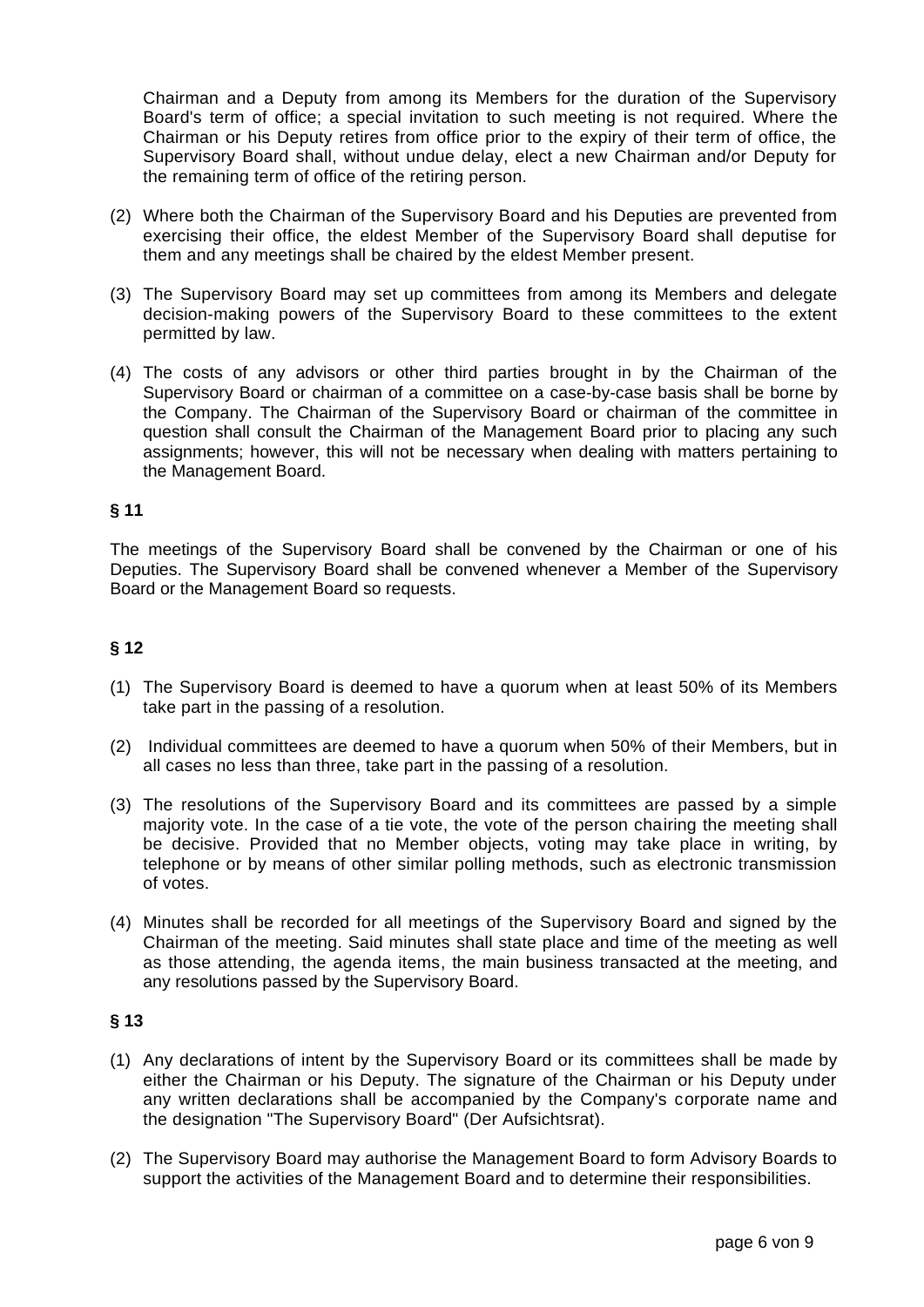### **3. General Meeting**

### **§ 14**

- (1) The General Meeting of the Company shall be held at the Company's registered office or at a location within a 50 km radius of the Company's registered office, or in a city where a German securities exchange has its registered office. The venue of the General Meeting shall be announced in the invitation.
- (2) The General Meeting which resolves on the formal approval of both the Management Board and the Supervisory Board, the appropriation of distributable profit and, if applicable, the confirmation of the financial statements, shall be held within the first eight months of each financial year (Annual General Meeting).

#### **§ 15**

- (1) The General Meeting shall be convened no later than 36 days prior to the day of the meeting. The Annual General Meeting may, by deviation from section 123 (1) sentence 1 of the AktG, be convened at least 14 days before the Annual General Meeting if its only resolution, or one resolution along others, concerns a capital increase and the requirements set out in Article 36 (5) sentence 1 of the German Act on the Recovery and Resolution of Credit Institutions and Financial Groups (Gesetz zur Sanierung und Abwicklung von Instituten und Finanzgruppen – SAG) are met; this minimum period is not extended by the days of the registration period.The day of convocation shall not be included in the calculation of this deadline.
- (2) Only those shareholders who register for this purpose prior to the Annual General Meeting and provide the Company with evidence of their right to attend and to vote at the Annual General Meeting shall be entitled to attend the Annual General Meeting and to exercise their voting rights. Special evidence that shares are held shall be necessary for this purpose. Confirmation of shareholdings issued by the last intermediary as defined in section 67c (3) of the AktG shall always suffice for this purpose. The evidence of shareholdings shall refer to the beginning of the 21st day before the date of the Annual General Meeting and must be submitted to the Company in text form at the address stipulated in the notice convening the meeting no later than on the sixth day – or on the third day in the case of Article 15 (1) sentence 2 of this Memorandum and Articles of Association – prior to the date of the Annual General Meeting, each not including the date of receipt.
- (3) When fixing deadlines and appointed days, which are being counted backwards from the day of the General Meeting, the day of the General Meeting shall not be taken into account. The pre- or postponement from a Sunday, Saturday or holiday to a working day is not permitted. Articles 187 to 193 of the German Civil Code (BGB) are not to be applied accordingly.
- (4) The Company shall be entitled to demand suitable additional evidence in the case of doubt regarding the correctness or authenticity of a certificate submitted. Where no such evidence is provided or evidence is not provided in an appropriate form, the Company may deny the shareholder attendance to the meeting.

- (1) Each no-par value share casts one vote at a General Meeting.
- (2) Voting rights may be exercised by proxy. The granting of a voting proxy, its revocation and the submission of proof thereto vis-à-vis the Company require written form, unless the law provides otherwise. Section 135 of the AktG shall remain unaffected.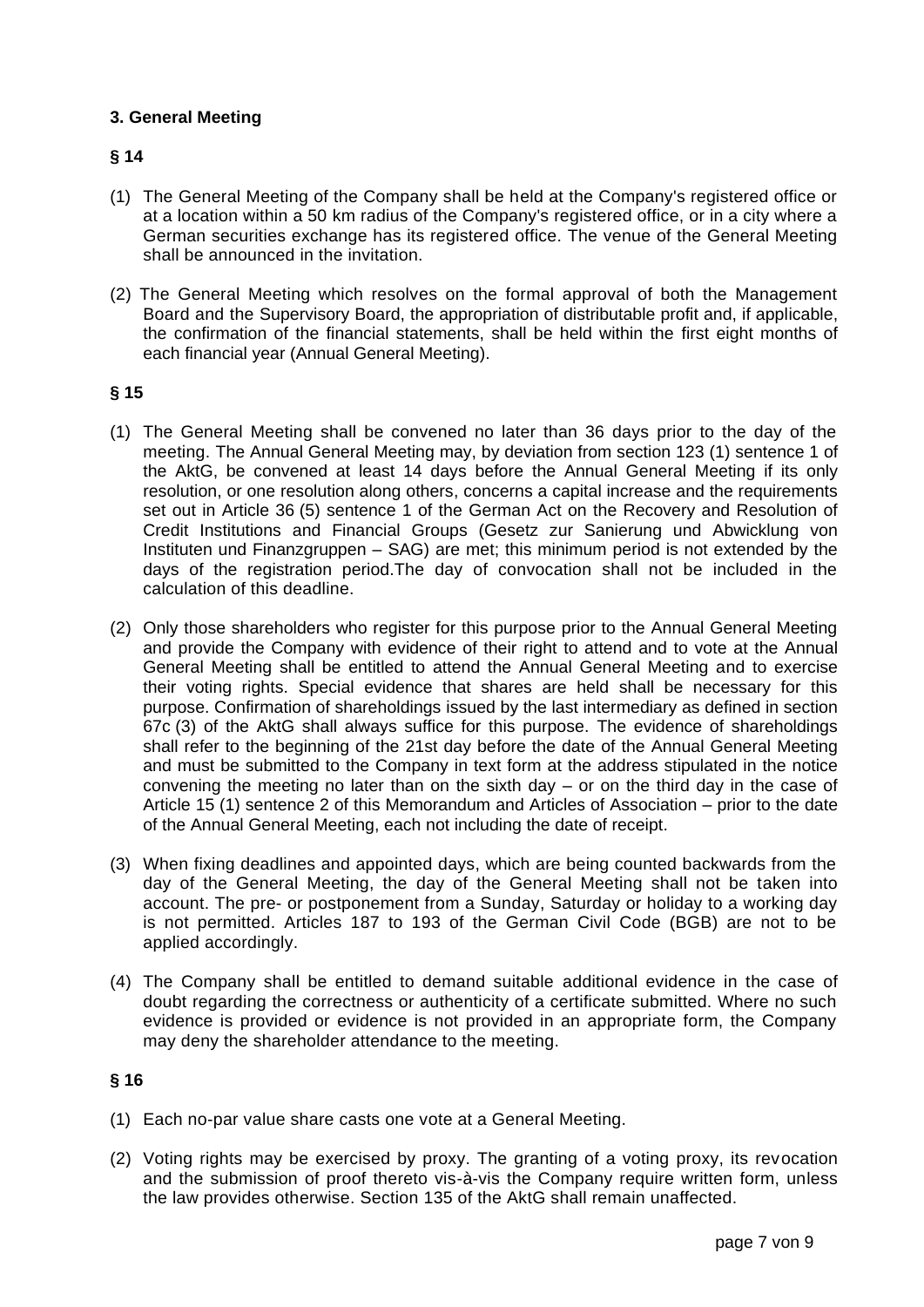- (3) The Management Board may grant the shareholders the possibility of casting their votes in writing or by electronic communication (postal vote) without personally attending the Annual General Meeting or attending through a proxy. The Management Board may also define specific procedures to be observed in case a shareholder exercises absentee votes. When exercising this authorisation, the Management Board will provide detailed information in the notice convening the Annual General Meeting.
- (4) The Management Board shall be authorised to stipulate that shareholders may attend the Annual General Meeting without being physically present at the venue of the Annual General Meeting and without any representative and to exercise all or individual shareholder rights either fully or partially by means of electronic communications. The Management Board shall also be authorised to determine the scope and procedure for attending the Annual General Meeting and exercising shareholder rights in accordance with sentence 1. These shall be announced in the notice convening the Annual General Meeting.

## **§ 17**

- (1) The Chairman of the Supervisory Board or, in his absence, his Deputy or another Member determined by the Supervisory Board, shall chair all General Meetings.
- (2) The Chairman shall preside over the proceedings and determine the order of agenda items and the order and manner of ballots. The Chairman may set reasonable time limits for shareholders exercising their right to speak or to ask questions. In particular, the Chairman shall be entitled to reasonably determine the timeframe for the proceedings and the debate on the agenda items as well as the individual inquiries and verbal contributions. The Chairman shall determine the order in which speakers take the floor and decide on any general restriction of the time allocated for making statements, the closing of the list of speakers and the closing of the discussion.

### **§ 18**

- (1) The resolutions of the General Meeting may be passed by a simple majority vote unless mandatory statutory provisions provide otherwise. Where the law requires that a majority of the share capital represented at the General Meeting approves of the resolution, a simple majority of the share capital so represented will suffice unless mandatory statutory provisions require a larger majority.
- (2) In an election, the person who receives the majority of votes is elected. In the case of a tie vote, the Chairman shall draw the decisive lot.
- (3) The Supervisory Board shall be authorised to amend the Memorandum and Articles of Association, provided that any such amendments are restricted to wording only.

- (1) The participation of a Supervisory Board Member in the General meeting may take place via video and audio transmission if the relevant Member
	- has submitted an application to the Management Board, in writing or by fax, at least one week prior to the Annual General Meeting; and
	- has affirmed that the travel time to and from the meeting would exceed five hours.
- (2) The Management Board may permit the audio-visual transmission of the General Meeting .